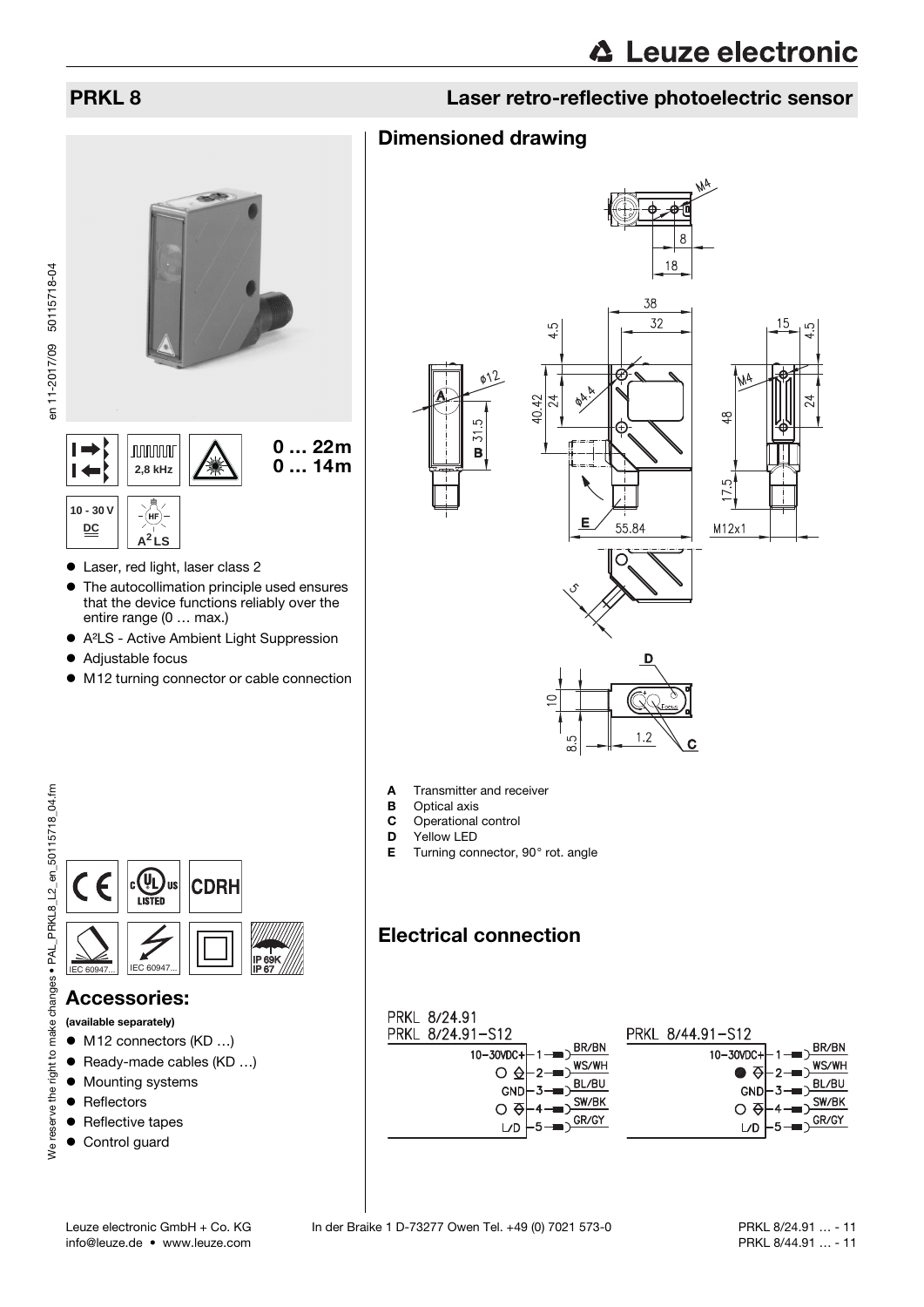# **△ Leuze electronic**

### PRKL 8

## Tables

### Laser class 2:

| <b>Reflectors</b>                                                     |                       |                | <b>Operating range</b> |          |    |    |    |  |
|-----------------------------------------------------------------------|-----------------------|----------------|------------------------|----------|----|----|----|--|
|                                                                       |                       |                |                        |          |    |    |    |  |
| 1                                                                     | TK(S)                 |                | 100x100                | 019.0m   |    |    |    |  |
| $\overline{\mathbf{c}}$                                               | MTK(S)                |                | 50x50                  | 0  17.0m |    |    |    |  |
| 3                                                                     | TK(S)                 |                | 30x50                  | 07.0m    |    |    |    |  |
| $\overline{4}$                                                        | TK(S)                 |                | 20x40                  | 07.0m    |    |    |    |  |
| 5                                                                     | <b>REF 6-S-</b>       |                | 20x40                  | 08.0m    |    |    |    |  |
| 6                                                                     | Tape 6                |                | 50x50                  | 08.0m    |    |    |    |  |
|                                                                       |                       |                |                        |          |    |    |    |  |
| 1                                                                     | 0                     |                |                        |          | 19 |    | 22 |  |
| $\overline{c}$                                                        | $\Omega$              |                |                        | 17       |    | 21 |    |  |
| 3                                                                     | 0                     | 7              | 9                      |          |    |    |    |  |
| 4                                                                     | $\Omega$              | $\overline{7}$ | 9                      |          |    |    |    |  |
| 5                                                                     | 0                     | 8              | 9                      |          |    |    |    |  |
| 6                                                                     | 0                     | 8              | 9                      |          |    |    |    |  |
|                                                                       |                       |                |                        |          |    |    |    |  |
|                                                                       | Operating range [m] * |                |                        |          |    |    |    |  |
| Typ. operating range limit [m] *                                      |                       |                |                        |          |    |    |    |  |
| * for focus adjusted to 16m (right limit stop)                        |                       |                |                        |          |    |    |    |  |
| TK<br>$=$ adhesive<br>TKS<br>$=$ screw type<br>Tape 2<br>$=$ adhesive |                       |                |                        |          |    |    |    |  |

### Diagrams



**B** Focus adjusted to 2m

**C** Focus adjusted to 16m (right limit stop)

### Remarks

#### **Operate in accordance with intended use!**

- $\ddot{\phi}$  This product is not a safety sensor and is not intended as personnel protection.
- $\&$  The product may only be put into operation by competent persons.<br>  $\ddot{\diamond}$  Only use the product in accor-
- dance with the intended use.
- Use reflectors with small tripel structure – MTK(S), REF 6-S… or tape 6

### **Specifications**

#### Optical data

Typ. op. range limit (MTK(S) 50x50)1) Operating range<sup>2)</sup><br>Light spot diameter

Beam divergence<br>Light source Light source laser, pulsed<br>
Laser class 2 acc. to IEC Max. output power (peak) 3m\<br>Pulse duration 8us Pulse duration

#### Timing

Switching frequency 2800Hz<br>Response time 0.18ms Response time  $0.18 \text{ms}$ <br>Delay before start-up  $\leq 100 \text{ms}$ Delay before start-up

#### Electrical data

Operating voltage  $U_B$ <sup>3)</sup>  $Residual$  ripple  $\leq 15\%$  of UBS of UBS of UBS of UBS of UBS of UBS of UBS of UBS of UBS of UBS of UBS of UBS of UBS of UBS of UBS of UBS of UBS of UBS of UBS of UBS of UBS of UBS of UBS of UBS of UBS of UBS of UBS of UBS of Open-circuit current<br>Switching output 1997-1998

Signal voltage high/low 27... ≥ (UB-2V)/≤ 2V<br>Output current max. 100mA Output current<br>Sensitivity

**Indicators**<br>Yellow LED

### Mechanical data

Housing metal<br>
Optics cover the contract of the contract of the contract of the contract of the contract of the contract of the contract of the contract of the contract of the contract of the contract of the contract of th Optics cover Weight (plug/cable)<br>Connection type

#### Environmental data

Protective circuit 4) VDE safety class 5)<br>Degree of protection <sup>6)</sup> Standards applied IEC 60947-5-2<br>Certifications UL 508, C22.2

#### **Options**

L/D input Light switching<br>L/D delay

see tables ≥ 0.1mm adjustable with 16 rotations (see diagram) Focus adjustment range  $140$ mm ...  $\infty$  (see diagrams)<br>
Ream divergence  $> 0.5$ mrad Laser class 2 acc. to IEC 60825-1:2007<br>Wavelength 655nm (visible red light) 655nm (visible red light) 10 ... 30VDC<br> $\leq$  15% of U<sub>B</sub>

0 … 21m

.../24... 1 PNP and 1 NPN transistor output, light switching<br>.../44... 2 PNP transistor outputs, …/44… 2 PNP transistor outputs, pin 4 light switching, pin 2 dark switching Function …/24… light/dark switching via pin 5 adjustable with 12-turn potentiometer

Yellow LED<br>
Yellow LED, flashing<br>
light path free light path free, no performance reserve

Connection type **M12** connector, 5-pin or cable: 2000mm, 5x0.25mm2

Ambient temp. (operation/storage) -10°C ... +40°C/-40°C ... +70°C 2, 3 II, all-insulated<br>IP 67, IP 69K <sup>7)</sup> UL 508, C22.2 No.14-13 3) 8)

## $U_B/0V$  or not connected<br><  $0.5$ ms

- 1) Typ. operating range limit: max. attainable range without performance reserve, focus = 16m<br>2) Operating range: recommended range with performance reserve, focus = 16m
- 2) Operating range: recommended range with performance reserve, focus = 16m
- 3) For UL applications: for use in class 2 circuits according to NEC only 4)  $2$ =nolarity reversal protection  $3$ =short circuit protection for all output
- 4) 2=polarity reversal protection, 3=short circuit protection for all outputs
- 5) Rating voltage 250VAC<br>6) In end position of the tur
- 6) In end position of the turning connector (turning connector engaged)
- 7) IP 69K test acc. to DIN 40050 part 9 simulated, high pressure cleaning conditions without the use of additives, acids and bases are not part of the test
- 8) These proximity switches shall be used with UL Listed Cable assemblies rated 30V, 0.5A min, in the field installation, or equivalent (categories: CYJV/CYJV7 or PVVA/PVVA7)

### Order guide

|                    | <b>Designation</b> | Part no. |  |
|--------------------|--------------------|----------|--|
| Laser class 2      |                    |          |  |
| With M12 connector | PRKL 8/24.91-S12   | 50036364 |  |
| With M12 connector | PRKL 8/44.91-S12   | 50127932 |  |
| With 2 m cable     | PRKL 8/24.91       | 50036365 |  |
|                    |                    |          |  |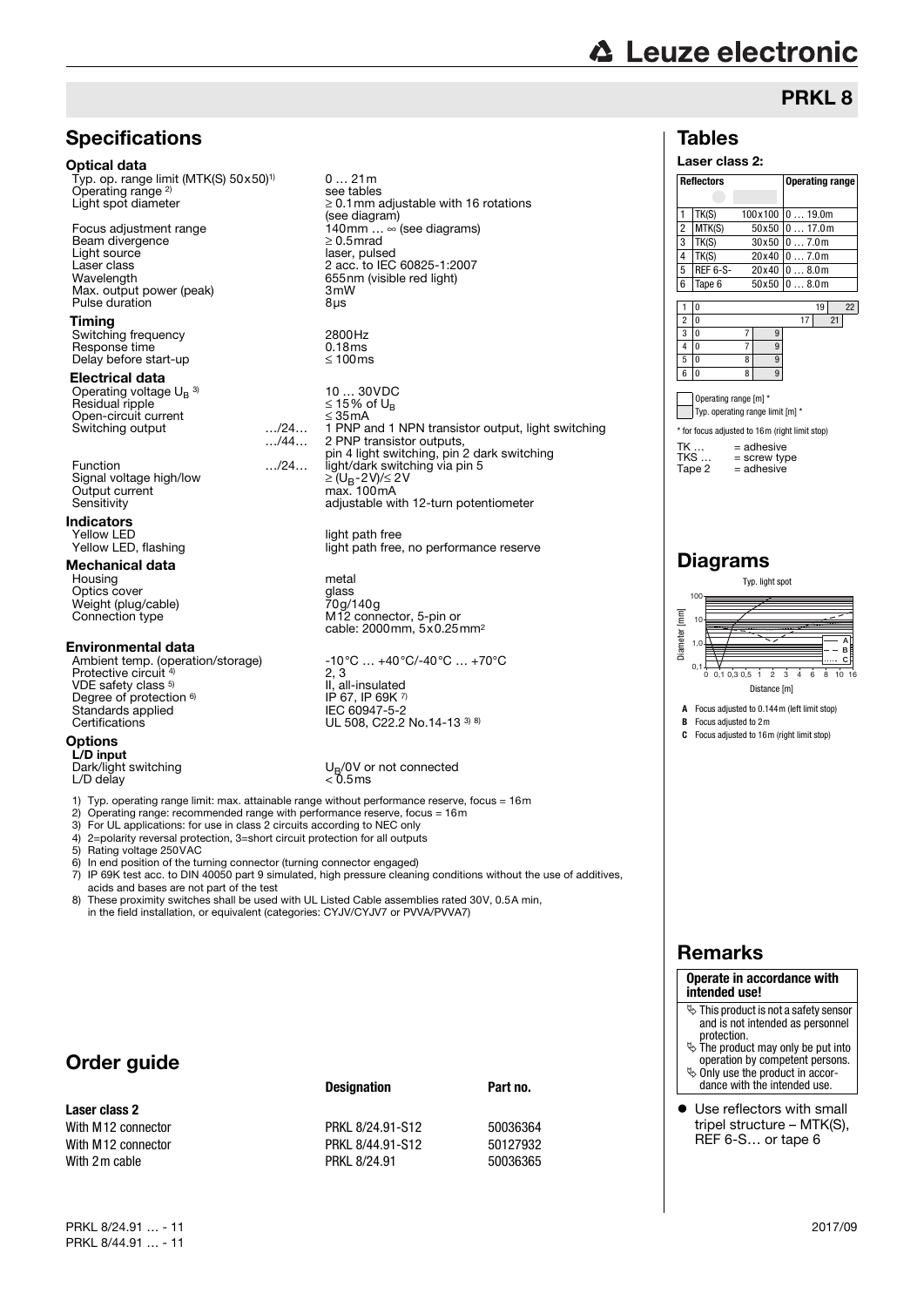### PRKL 8 Laser retro-reflective photoelectric sensor

### Laser safety notices

#### ATTENTION, LASER RADIATION – LASER CLASS 2

#### Never look directly into the beam!

The device satisfies the requirements of IEC 60825-1:2007 (EN 60825-1:2007) safety regulations for a product in laser class 2 as well as the U.S. 21 CFR 1040.10 regulations with deviations corresponding to "Laser Notice No. 50" from June 24th, 2007.

- $\%$  Never look directly into the laser beam or in the direction of reflecting laser beams!
- If you look into the beam path over a longer time period, there is a risk of injury to the retina.
- $\%$  Do not point the laser beam of the device at persons!
- $\%$  Interrupt the laser beam using a non-transparent, non-reflective object if the laser beam is accidentally directed towards a person.
- $\%$  When mounting and aligning the device, avoid reflections of the laser beam off reflective surfaces!
- CAUTION! Use of controls or adjustments or performance of procedures other than specified herein may result in hazardous light exposure.
- $\%$  Adhere to the applicable legal and local regulations regarding protection from laser beams.
- $\%$  The device must not be tampered with and must not be changed in any way.
- There are no user-serviceable parts inside the device.
- Repairs must only be performed by Leuze electronic GmbH + Co. KG.

#### **NOTICE**

#### Affix laser information and warning signs!

Laser information and warning signs are affixed to the device(see 1). In addition, self-adhesive laser information and warning signs (stick-on labels) are supplied in several languages (see 2).

- $\&$  Affix the laser information sheet with the language appropriate for the place of use to the device.
- When using the device in the US, use the stick-on label with the "Complies with 21 CFR 1040.10" notice.
- $\%$  Affix the laser information and warning signs near the device if no signs are attached to the device (e.g. because the device is too small) or if the attached laser information and warning signs are concealed due to the installation position.

Affix the laser information and warning signs so that they are legible without exposing the reader to the laser radiation of the device or other optical radiation.